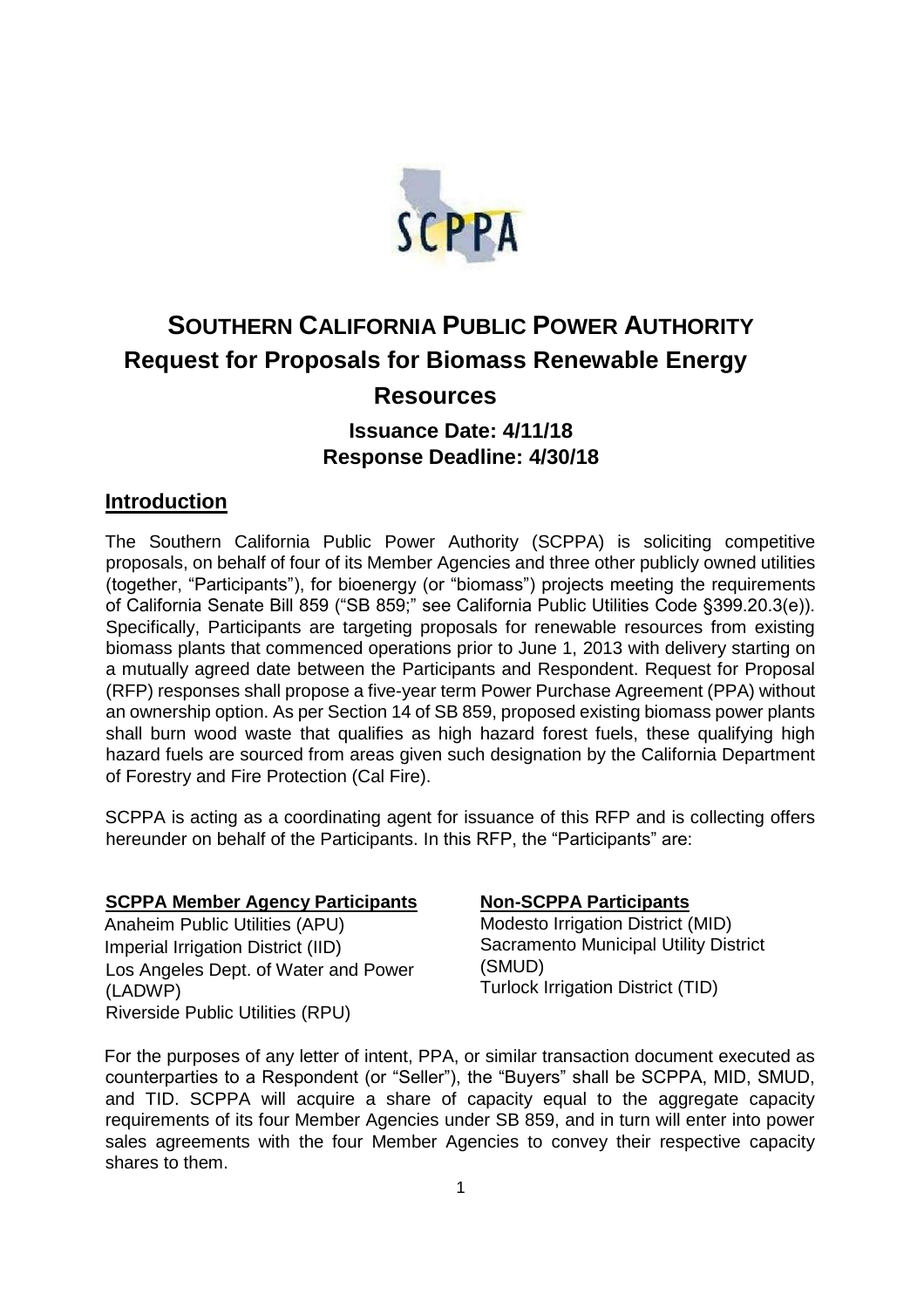### **Background**

SCPPA, a joint powers authority (JPA) and a public entity organized under the laws of the State of California, was created pursuant to the Government Code of California and a Joint Powers Agreement for the purpose of planning, financing, developing, acquiring, constructing, operating and maintaining projects for the generation or transmission of electric energy and associated products and services. SCPPA is a "cafeteria style" JPA where the Member Agencies have the ability to "opt-in" to the projects they are interested in. SCPPA can procure resources on behalf of Member Agencies with one or more participants.

SCPPA is governed by its Board of Directors, which consists of a representative from each of its Member Agencies. The management of SCPPA is under the direction of an Executive Director who is appointed by the Board.

SCPPA's members include the Imperial Irrigation District and the Cities of Anaheim, Azusa, Banning, Burbank, Cerritos, Colton, Glendale, Los Angeles, Pasadena, Riverside, and Vernon, ("Member Agencies"), each of which owns and operates an electric utility to provide service to retail customers within their respective municipal boundaries. Anaheim, Azusa, Banning, Cerritos, Colton, Pasadena, Riverside and Vernon are in the California Independent System Operator's (CAISO) Balancing Authority; the Los Angeles Department of Water and Power (LADWP), Burbank and Glendale are in the LADWP Balancing Authority; and the Imperial Irrigation District operates its own Balancing Authority. Member Agencies' electric utilities are governed by their respective city councils or other locally elected governing bodies.

SCPPA has an active working group focused on renewable energy development. This group, with representation from all twelve of the Member Agencies, meets once a month and has reviewed over eight hundred sixty individual proposals since 2007. As a result, approximately 1,876 MW of capacity is now being or will be delivered through SCPPA resources in support of its members' renewable objectives.

This RFP includes four SCPPA Member Agencies: Los Angeles Department of Water and Power, Imperial Irrigation District, Anaheim, and Riverside; and three California Publicly Owned Utilities: Sacramento Municipal Utility District (SMUD), Modesto Irrigation District (MID), and Turlock Irrigation District (TID).

The Sacramento Municipal Utility District (SMUD) is the primary distributor of electric power within an area of approximately 900 square miles in central California encompassing primarily the area of Sacramento County. The service area includes the capital of California, Sacramento, the populous areas principally to the northeast and south of the City of Sacramento (the "City" or "Sacramento") and the agricultural areas to the north and south. SMUD's electric system supplies power to a population of approximately 1.4 million with a total annual retail load of approximately 10,523 million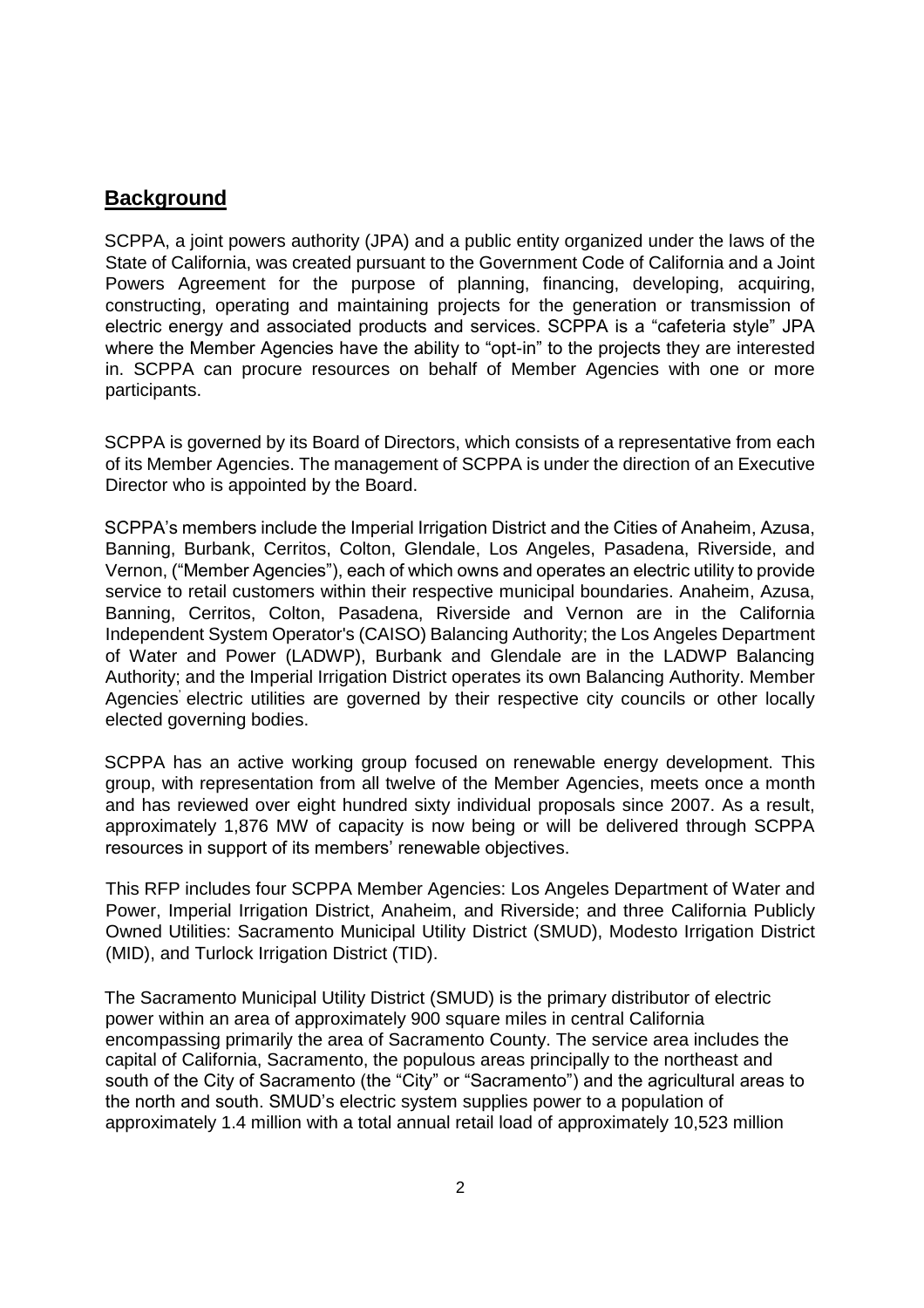kWh. SMUD's annual peak load has averaged 2,990 MW over the last three years, with SMUD's record peak load of 3,299 MW occurring on July 24, 2006.

Turlock Irrigation District (TID) is an irrigation district organized under the provisions of the California Water Code and has the powers provided therein for irrigation districts. Organized in 1887, TID was the first of 65 irrigation districts to be formed in the State of California (the "State"). TID provides electric service within its approximately 662 square miles electric service area that includes portions of Stanislaus, Merced and Tuolumne counties. As of December 31, 2016, TID served approximately 102,000 electric customer accounts. In 2016, TID had total retail electric sales of approximately 2,000 million kWhs and approximately 1,100 million kWhs in wholesale electric sales. Peak demand in 2016 was about 527 MW. TID also supplies water for irrigation use within its irrigation service boundaries, which consist of 308 square miles within its 662 square mile electric service area.

Modesto Irrigation District (MID) is an irrigation district established in 1887 under the irrigation district laws of the State of California. In 1923 MID started selling electricity to local retail customers. Today MID has a peak load of approximately 660 megawatts and retail energy sales of approximately 2,500 million kWhs. MID is on target to meet its 2020 RPS renewable energy procurement requirement with approximately 230 megawatts of renewable energy from solar photovoltaic, wind, biodigester, and small hydroelectric power projects. This addition will add resource diversity to MID's already diverse electric resource portfolio.

SCPPA is soliciting competitive proposals for up to 11 MW of contract capacity for renewable energy from biomass plants, burning high hazard forest fuels that meet the requirements of SB 859, in the proportions required by SB 859. The following Participants' shares comprise this RFP:

| Table 1. I annoipants OD 000 Divinass Fower Functiose Obligations |                                                                            |  |  |  |  |
|-------------------------------------------------------------------|----------------------------------------------------------------------------|--|--|--|--|
| <b>POU</b>                                                        | <b>SB 859 Capacity Net</b><br><b>Deliverable</b><br><b>Requirement, MW</b> |  |  |  |  |
| <b>Modesto Irrigation District</b>                                | 0.607 MW                                                                   |  |  |  |  |
| Southern California Public Power Authority Entities               |                                                                            |  |  |  |  |
| <b>Anaheim Public Utilities</b>                                   | 0.493 MW                                                                   |  |  |  |  |
| <b>Imperial Irrigation District</b>                               | 0.911 MW                                                                   |  |  |  |  |
| Los Angeles Department of Water and Power                         | 5.424 MW                                                                   |  |  |  |  |
| <b>Riverside Public Utilities</b>                                 | 0.493 MW                                                                   |  |  |  |  |
| <b>Sacramento Municipal Utility District</b>                      | 2.579 MW                                                                   |  |  |  |  |
| <b>Turlock Irrigation District</b>                                | 0.493 MW                                                                   |  |  |  |  |
| <b>Total</b>                                                      | <b>11.0 MW</b>                                                             |  |  |  |  |

| <u>Table 1</u> . Participants' SB 859 Biomass Power Purchase Obligations |  |  |  |
|--------------------------------------------------------------------------|--|--|--|
|                                                                          |  |  |  |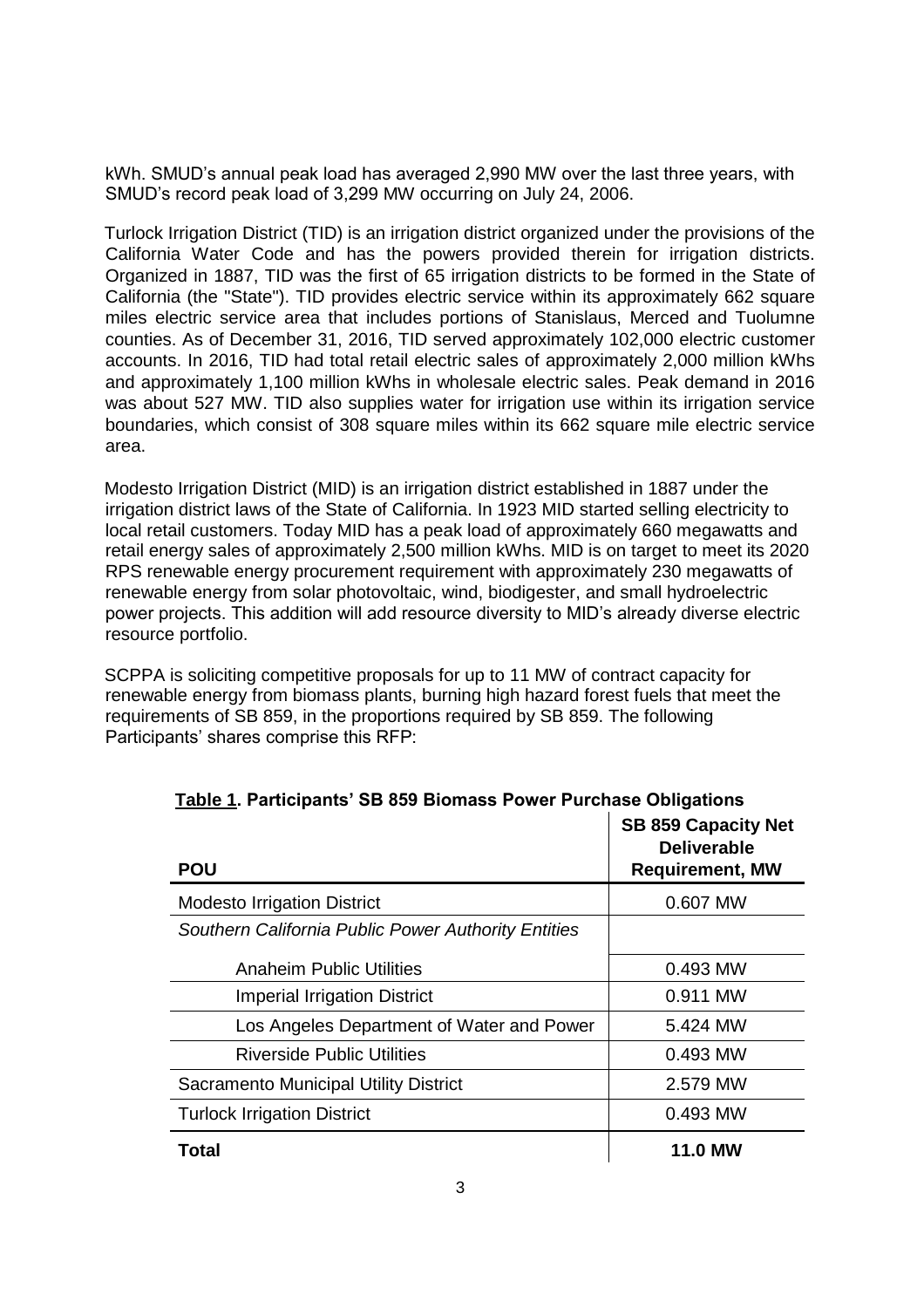A PPA resulting from this solicitation will be structured to purchase As-Available Energy with Resource Adequacy benefits. Participants reserve the right to enter into agreements for less Capacity, or none, depending on cost.

The anticipated schedule for the solicitation process is provided in Table 2:

| <b>Action</b>                             | <b>Expected Date</b> |  |  |
|-------------------------------------------|----------------------|--|--|
|                                           |                      |  |  |
| <b>RFP Issued</b>                         | 4/11/18              |  |  |
|                                           |                      |  |  |
| <b>RFP Questions Cutoff Date</b>          | 4/23/18              |  |  |
|                                           |                      |  |  |
| <b>RFP Submittal Deadline</b>             | 4/30/18              |  |  |
|                                           |                      |  |  |
| <b>Finalists Notified (Estimated)</b>     | 5/9/18               |  |  |
|                                           |                      |  |  |
| <b>Exclusivity Agreement (Estimated)</b>  | 5/18/18              |  |  |
|                                           |                      |  |  |
| <b>Begin PPA Negotiations (Estimated)</b> |                      |  |  |
|                                           | 5/25/18              |  |  |
| Fully Executed PPA in Place (Estimated)   | Approximately 3      |  |  |
|                                           | months after         |  |  |
|                                           | completing           |  |  |
|                                           | negotiations         |  |  |

### **Table 2. RFP Schedule**

Proposed price must remain valid through RFP evaluations and PPA negotiations until at least October 30, 2018.

### **RPS and EPS Compliance**

Participants continue to seek resources to support their Renewable Portfolio Standard (RPS) objectives for 2018 and beyond. This RFP seeks to find a best combination of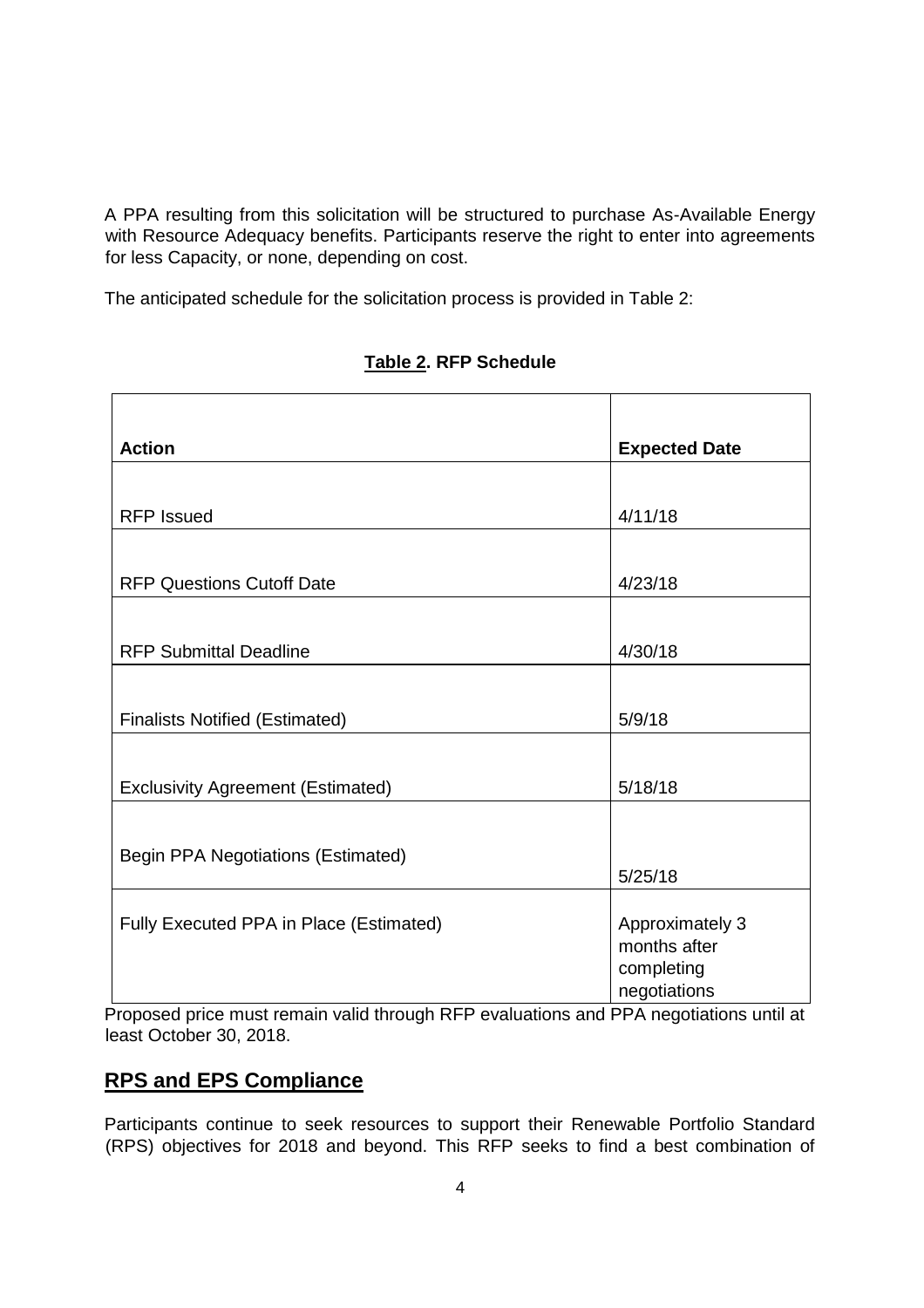biomass projects or products to deliver energy from facilities that will be RPS compliant (pursuant to Public Utilities Code Sections 399.16 (b)(1) and (b)(2), i.e., energy and associated RECs in Portfolio Content Category 1, and will be compliant with the biomass procurement requirements of SB 859.

Participants require that during the term of any agreement, the Seller shall assume the risk of maintaining and bringing the facility or project into compliance should there be a change in law that renders the facility noncompliant with either RPS or EPS. Since this is one of the critical elements of a renewable project or product for the Participants, please describe how this risk would be assumed and addressed by Seller.

Respondent will be required to have registered the Project with the Western Renewable Energy Generation Information System (WREGIS) and must pay all costs in connection with the issuance and transfer of WREGIS certificates for the Project to SCPPA. All RECs associated with the Energy proposed in the Offer submitted under this RFP must be tracked through WREGIS.

All Energy produced by the Eligible Renewable Energy Resource ("ERR") will be required to be reported to WREGIS by the Respondent on a monthly basis. The WREGIS certificates that are created from the underlying energy that was reported will be transferred to the Participants in accordance with the WREGIS timelines, evidencing that the Participants have exclusive rights to all Environmental Attributes associated with subject energy from the ERR. Respondent must ensure that the ERR is certified by the CEC as an ERR to meet the requirements of the California RPS and will be responsible for all costs associated with the maintenance of such certification. The Participants will also receive all Capacity Attributes associated with the operation of the ERR.

### **Proposal Delivery Requirements**

One electronic copy of your proposal must be e-mailed to renewablesrfp@scppa.org or delivered on CD or USB flash drive to the address below by no later than 5:00 p.m. on April 30, 2018:

> Southern California Public Power Authority Attention: 2018 Renewable RFP 1160 Nicole Court Glendora, California 91740

For general questions, please call the SCPPA offices at (626) 793-9364.

Clarification questions regarding this RFP may be addressed to renewablesrfp@scppa.org

Participants seek tangible and timely opportunities to add renewable technologies to their generation portfolios and thus will not entertain experimental or speculative proposals.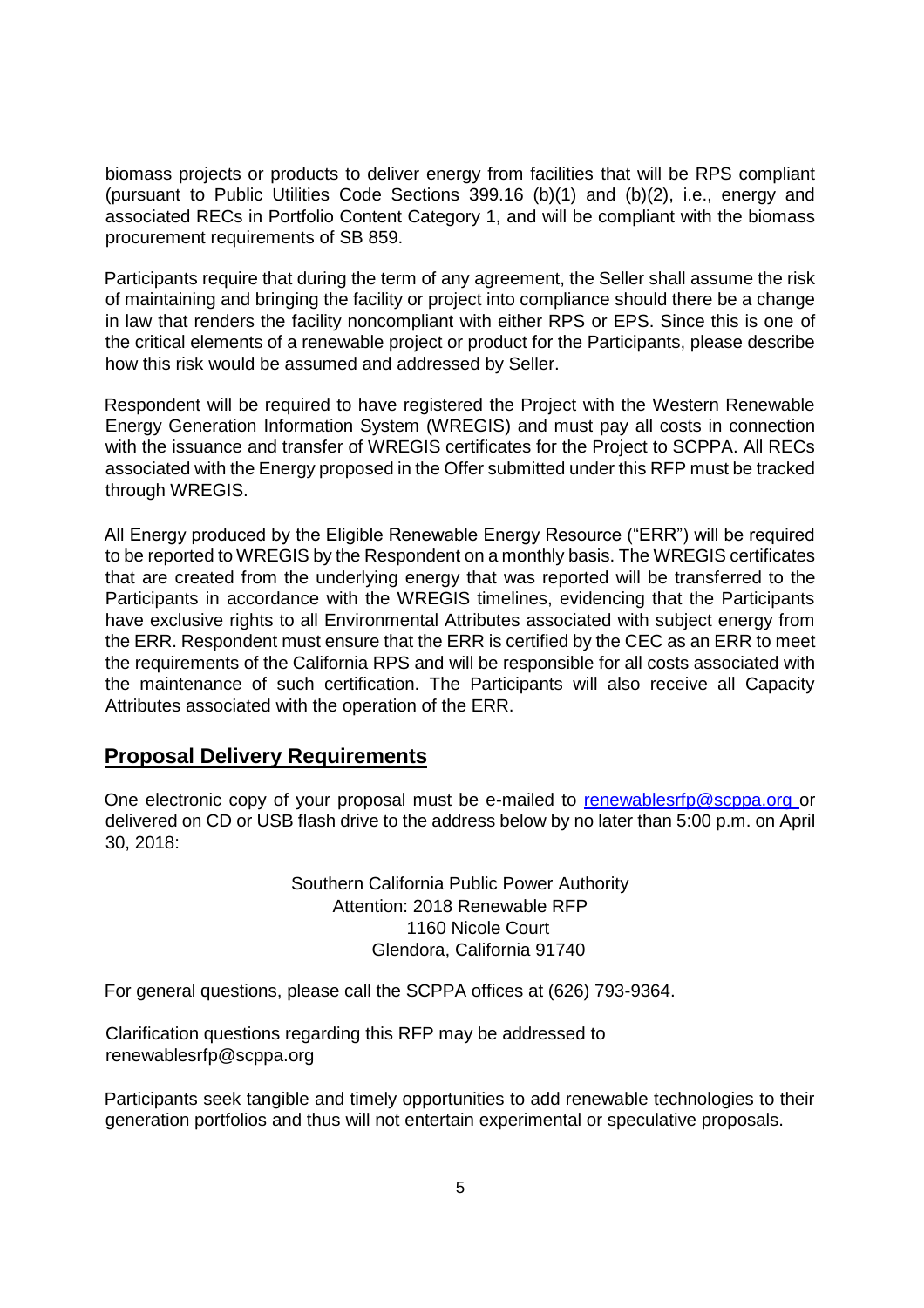Proposals may be submitted at any time until April 30, 2018 SCPPA and Participants reserves the right to review all proposals throughout the process of this RFP, to contact respondents at any time to start negotiations, and to execute one or more agreements before the deadline for delivery of proposals.

Respondents who have previously submitted proposals to SCPPA for consideration may submit updates or revisions to the previous submittals with clearly noted reference to the prior submittal(s) and identify proposed changes, all under a new Transmittal Letter.

Newly submitted proposals by a prior Respondent may make reference to prior submittals for any required elements that have not changed (such as experience) rather than resubmitting boilerplate information.

No contact may be made with the Board of Directors, Committee Members, or Participants concerning this RFP.

All information received by SCPPA and Participants in response to this RFP is subject to the California Public Records Act and all submissions may be subject to review in the event of an audit.

### **Required Elements of Proposals**

**1. Transmittal Letter:** Provide a brief statement of the Respondent's understanding of the work to be done and commitment to perform the work as scheduled, including a summary of any exceptions taken to the RFP requirements, statement of work, specifications, and reference to any proposed contractual terms and conditions required by the Respondent. An officer authorized to bind must sign the proposal on behalf of the Respondent and must include the following declarations on the Transmittal Letter:

> *"This proposal is genuine, and not sham or collusive, nor made in the interest or in behalf of any person not herein named; the respondent has not directly or indirectly induced or solicited any other respondent to put in a sham bid, or any other person, firm or corporation to refrain from submitting a proposal; and the respondent has not in any manner sought by collusion to secure for themselves an advantage over any other respondent."*

- **2. Applicant Information:** Provide the legal name of the company or entity making the proposal, the legal structure or form of the entity (e.g., Corporation, or LLC), physical address, e-mail address, telephone, and names and titles of individuals authorized to represent the Respondent.
- **3. Renewable Category:** Clearly identify the proposal as the following eligible renewable energy resource electricity products:
	- a. Biomass, including dedicated forest waste feedstock meeting the requirements of Section 14 the recently enacted California Senate Bill SB 859.
	- b. Proposals must be from biomass Projects located within California.
	- c. Existing biomass projects must have commenced operations prior to June 1, 2013.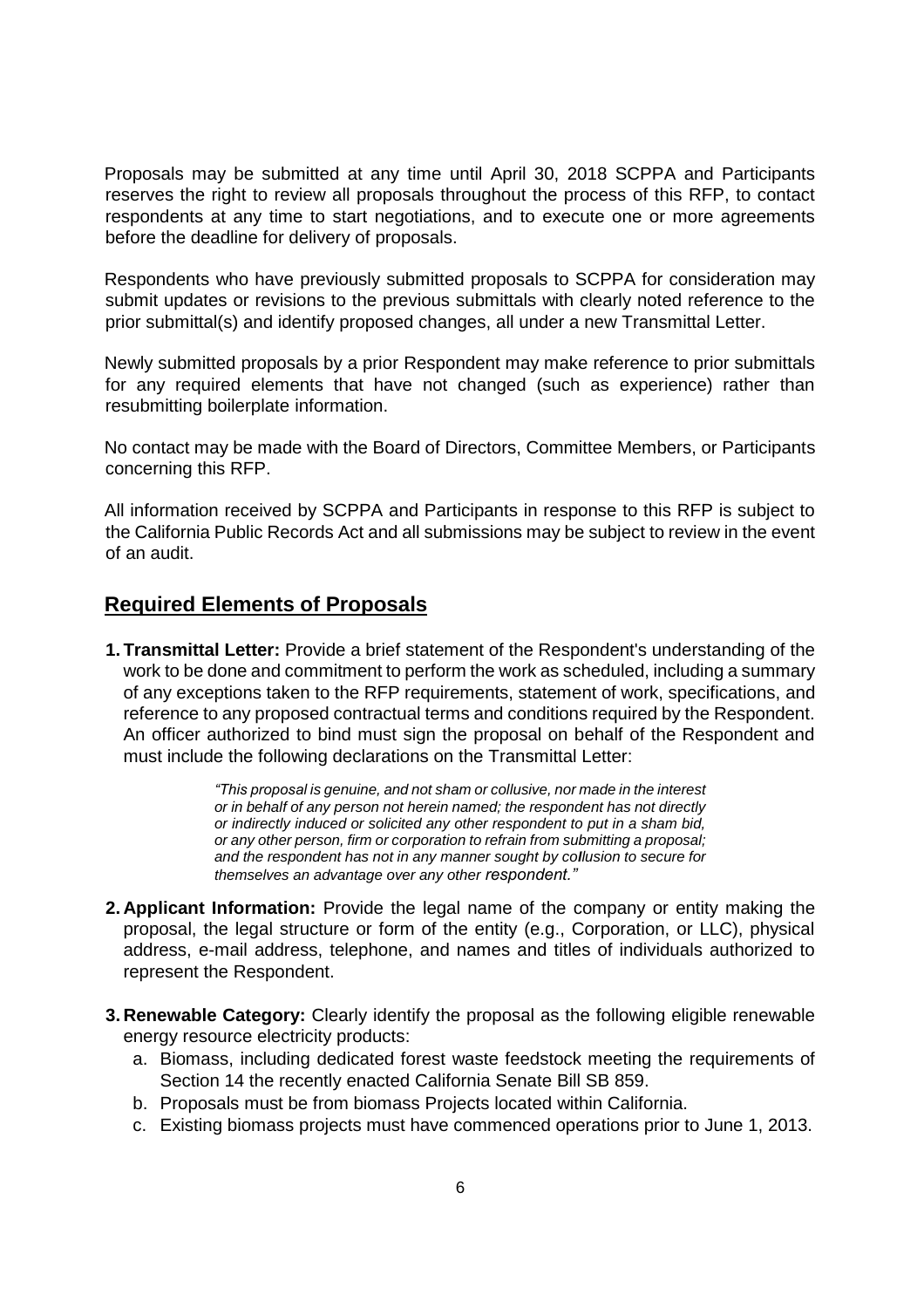- d. Fuel source must comply with the High Hazard Fuels requirements specified by SB 859. At least 80 percent of the feedstock of an eligible facility, on an annual basis, shall be a byproduct of sustainable forestry management, which includes removal of dead and dying trees from Tier 1 and Tier 2 high hazard zones and is not that from lands that have been clear cut. At least 60 percent of this feedstock shall be from Tier 1 and Tier 2 high hazard zones.
- **4.Project Details:** Clearly identify the proposed project, including the following information:
	- a. **Project Description:** Project name and location, and phases of development if applicable.
	- b. **Contract Quantity:** In MW and GWh/year, and by project phase if applicable, including nameplate and net capacity ratings and proposed amount of energy to be delivered. Please provide all MW increment options available for the project.
	- c. **Pricing:** Please provide all pricing structure options available.
		- i) **Energy Price (variable):** Expressed in nominal dollars (as of the year of COD) in \$/MWh and itemized by cost components if applicable; the Energy Price will start on the Commercial Operation Date (COD) and may include fixed price annual escalation rates or index plus fixed price component.
		- ii) **Energy Price (fixed):** Expressed in nominal dollar value (as of the year of COD) in \$/MWh, with no escalation thereafter. This pricing structure is preferred by some of the Participants.
	- d. **Delivery Term:** Delivery term shall be 5 years. Please specify alternative delivery term options available, if any, including seasonal and/or intra-day delivery profile options.
	- e. **Energy Availability:** Maximum and minimum monthly capacity factors, seasonal shapes, resource availability profile, reliability indices (reliability of the distribution system distribution indices to potentially Forced Outage Ratios or Planned Outage Ratios of generators), dispatchability (by unit or phase if applicable) and scheduling requirements/limitations, if any; any rights for Participants to perform full or partial dispatch, and economic curtailment.
	- f. **Point of Delivery (POD)**: Cost of transmission to the Point of Delivery shall be included in the Cost of Energy. Point of Delivery must be at or deliverable to the Project's CAISO Pnode. Respondent shall provide the Pnode of the proposed Point of Delivery. Other delivery points may be identified by Respondents on the condition that any and all associated costs of transmission ancillary services and scheduling are included up to the Point of Delivery. **Note:** Project evaluations will include the full cost of delivery to the Participants' customers within California. The Point of Delivery to the CAISO must indicate whether the project qualifies for Resource Adequacy and/or Local Capacity Requirement capacity benefits.
	- g. **Environmental Attributes:** Ensure that Participants shall receive any and all environmental attributes associated with the generating facility and the energy output, including but not limited to renewable energy credits and air emission credits or offsets (i.e., Greenhouse Gas Credits, at the location of source and for the gross output of the plant or otherwise credited). Seller shall convey to Participants their pro-rated share of all associated Environmental and/or Green Attributes, but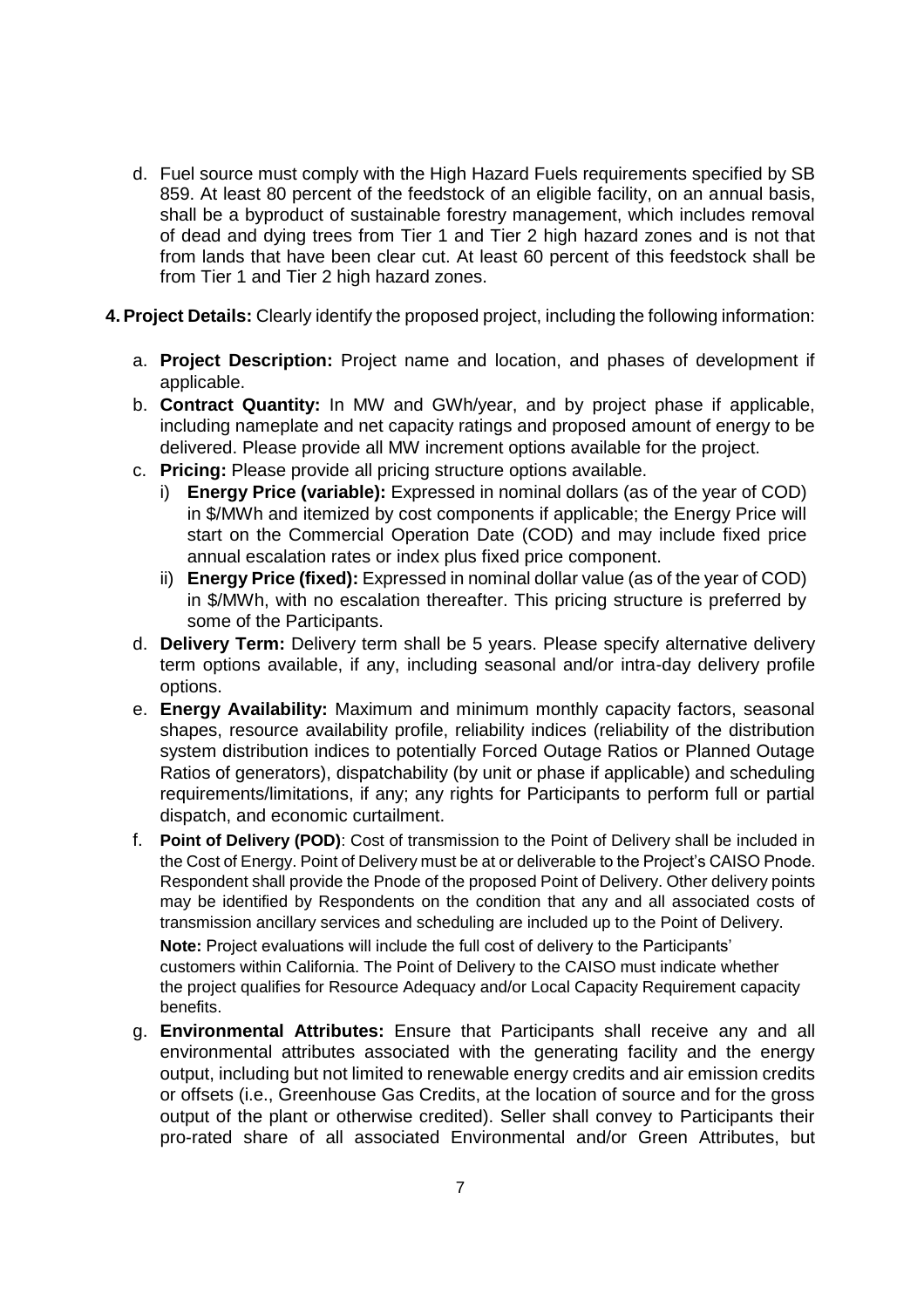excluding any federal or state tax credits, incentives, or grants associated with the production electricity.

- h. **Combustion:** For any proposals that involve combustion technologies, provide details on the forecasted emissions, emissions controls, and compliance with applicable emissions regulations.
- i. **Category of Environmental Attributes:** Specify whether the project qualifies for Portfolio Content Categories 1 under the California Public Resources Code (CPRC) and how the project would comply with the CPRC and any future interpretations of relevant statutes by the California Energy Commission.
- j. **Capacity Rights/Shared Facilities:** Ensure that Participants shall receive any and all capacity rights associated with the project and/or its produced energy.
	- i) Identify any energy and/or associated project capacity to be provided/committed to parties other than Participants.
	- ii) Identify any project supporting/associated facilities that require shared use or third party access rights, such as intermediate distribution infrastructure, control rooms, or other intermingled facilities. Describe any controls or provisions to assure the continuation of the described project capacity, and other potential impacts on the proposed project.
- k. **Delivery Commencement Date:** Proposed existing biomass projects must have commenced operations prior to June 1, 2013. Provide energy delivery commencement date on proposal.
- l. **Financing and Tax Equity Investor**: Describe how the project will be financed such as; by parent company, backflip leverage, or some sort of Yieldco Structure.
- m. **Credit Support and Security:** Express in nominal dollars (minimum \$100/kW) the amount of Performance Assurance provided from execution of the Power Purchase Agreement through COD and the amount of Performance Assurance provided after Commercial Operation Date as a letter of Credit, cash, or guaranty acceptable to Buyers at Buyers' sole discretion.
- n. **Buyers Operational Reliability Curtailment:** Express in MWh per year or hours per year the amount Buyers can curtail without compensation.
- o. **Stakeholder Support:** Identify any known individuals, groups and/or agencies that support project operations and any known individuals, groups and/or agencies that oppose project operations.
- **5.Experience:** Respondent will clearly identify project participants and management team including those responsible for design, construction, permitting, operations and maintenance.
	- a. Describe your firm's organizational structure, management qualifications, and other contract related qualifications, including number of years the firm has been in business.
	- b. Specify key employees and describe their experience with the development, construction, finance closing, commercial operation, and maintenance of similar projects as proposed by Respondent in response to this RFP.
	- c. Provide current financial statements of all entities involved as Project participants or as part of the management team. This shall include items such as audited financial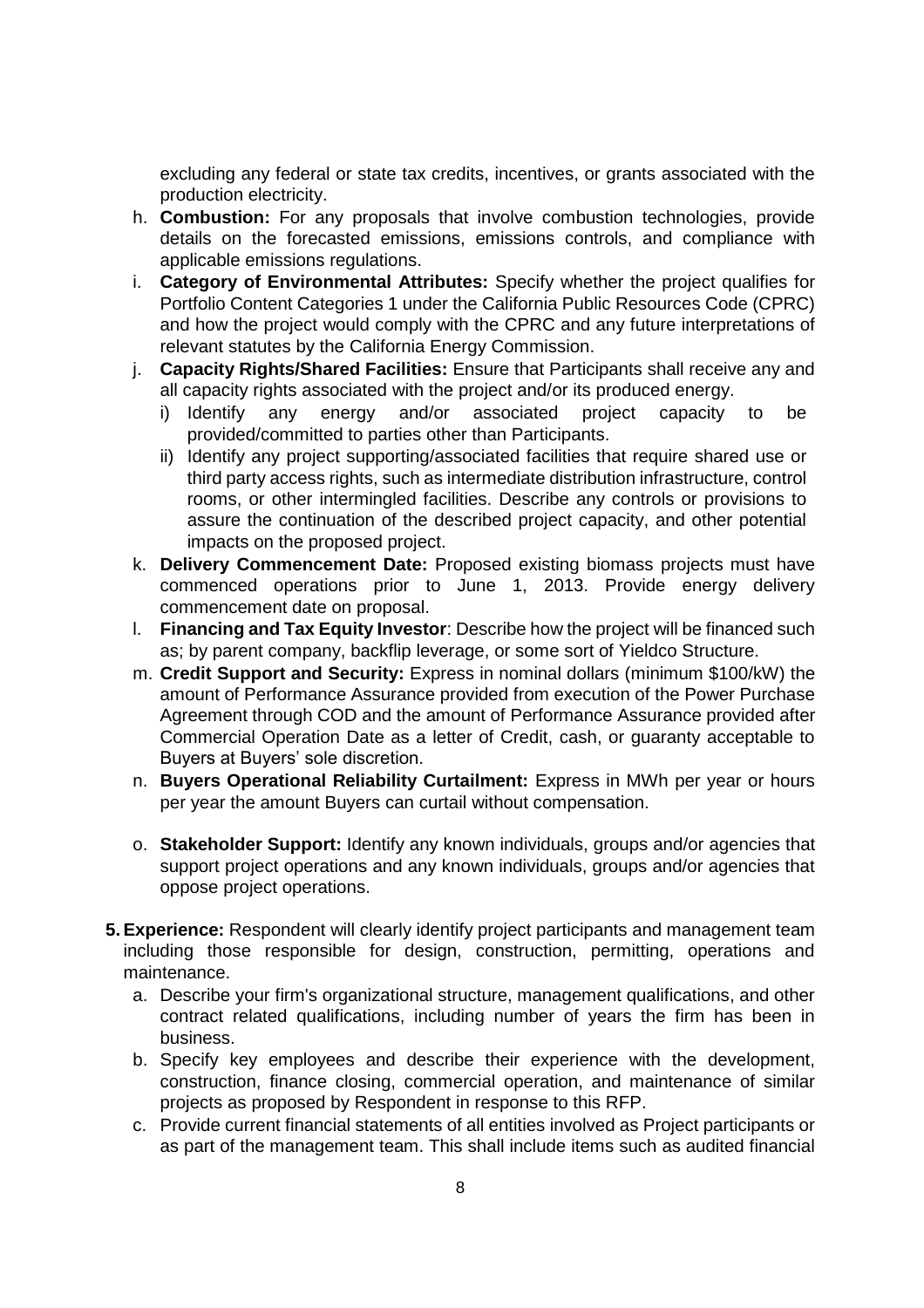statements (not more than twelve months old) annual reports, FERC Form 1, and any other applicable financial information. If none of the above is available, Respondent shall provide verifiable financial statements for the past three (3) years if available, and Respondent's Dunn & Bradstreet identification number, where available.

- d. Provide a commitment statement for the retention and use of key employees as proposed, their availability to initiate and sustain the proposal, as well as planned supplemental employees if key employees are not available to assure project delivery.
- e. Indicate any and all pending litigation that could affect the viability of Respondent's proposal or Respondent's financial stability.
- f. Identify existing projects in commercial operation that Respondent has developed and/or operates. Provide a list of references for similar projects completed, including a contact person, phone number and address.
- g. State whether Respondent will use subcontractors to perform services pursuant to the contract. Should the use of subcontractors be included, Respondent shall provide the same assurances of competence for the subcontractor, plus the demonstrated ability to manage and supervise the subcontracted work. Subcontractors shall not be allowed to further subcontract with others for work on this program. The provisions of this contract shall apply to all subcontractors in the same manner as to the Respondent.
- h. Describe the project/generation technology and technical resource data, including any studies or reports regarding the resource.
- **6.***Pro Forma* **Power Purchase Agreement (Appendix B):** Respondents should review SCPPA's *Pro Forma* PPA attached as Appendix B and note any exceptions taken to it in its proposal.

### **Terms and Conditions**

- 1. If selected, SCPPA and Participants desire to enter into exclusive negotiations with respondent as may be facilitated through an execution of a Letter of Intent (LOI), Exclusivity Agreement or other agreements.
- 2. SCPPA and Participants reserve the right to cancel this RFP at any time, reject any and all proposals and to waive irregularities, if any.
- 3. SCPPA and Participants shall determine in their sole discretion the value of any and/or all proposals including price and non-price attributes.
- 4. Proposals may be sub-divided or combined with other proposals, at SCPPA's and Participants' sole discretion.
- 5. SCPPA and Participants shall perform an initial screening evaluation to identify and eliminate any proposals that are, for example, not responsive to the RFP, do not meet the minimum requirements set forth in the RFP, are not economically competitive with other proposals, or are submitted by Respondents that lack appropriate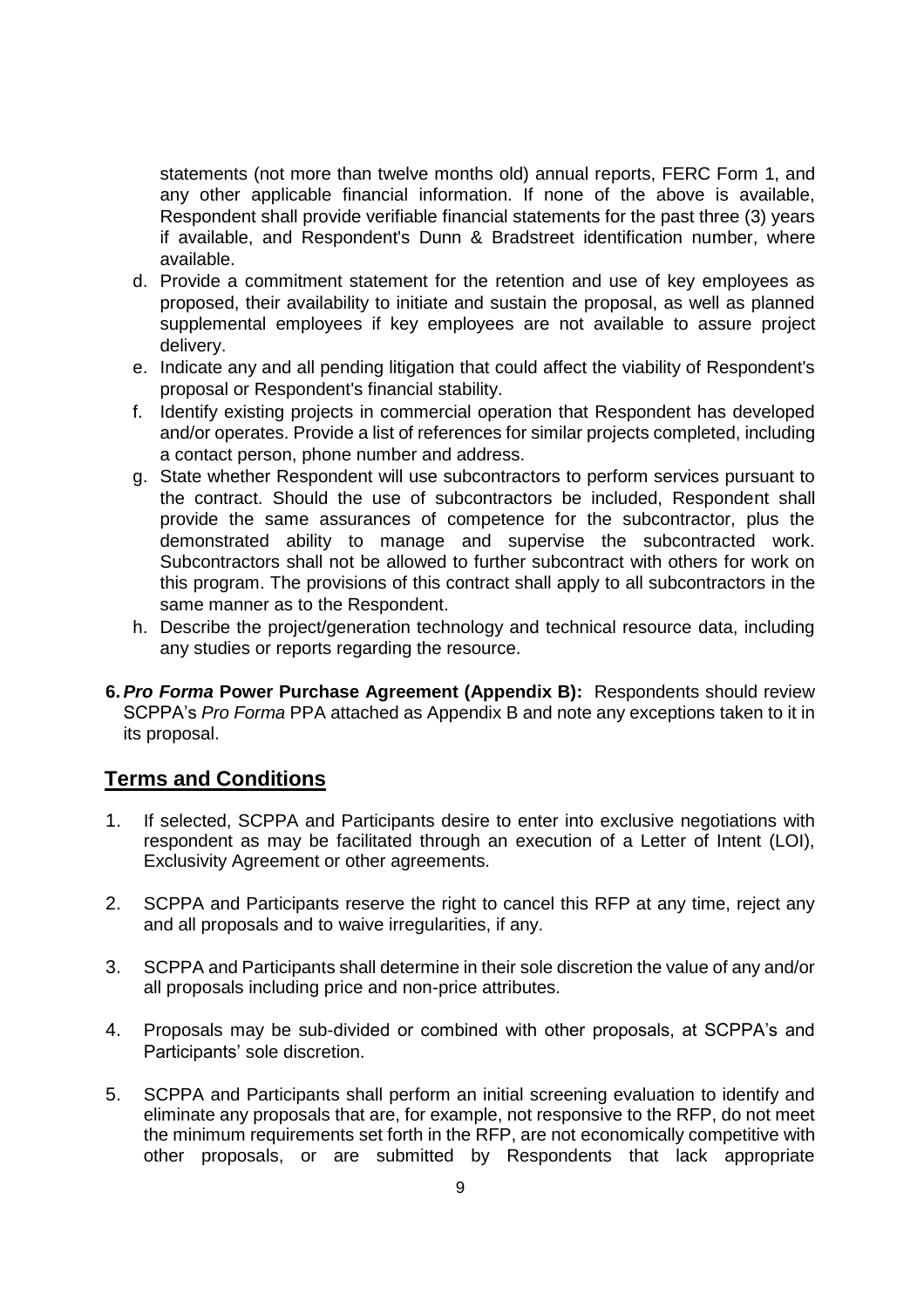creditworthiness, sufficient financial resources, or qualifications to provide dependable and reliable services for this RFP.

- 6. SCPPA and Participants reserve the right to submit follow up questions or inquiries to request clarification of information submitted and to request additional information from any one or more of the Respondents.
- 7. SCPPA and Participants reserve the right, without qualification and in their sole discretion, to accept or reject any or all proposals for any reason without explanation to the Respondent, or to make any award to that Respondent, who, in the opinion of SCPPA and Participants, will provide the most value to SCPPA and Participants.
- 8. SCPPA and Participants may decline to enter into any potential engagement agreement or contract with any Respondent, terminate negotiations with any Respondent, or to abandon the request for proposal process in its entirety.
- 9. Those Respondents who submit proposals agree to do so without legal recourse against SCPPA, or Participants, Member Agencies, and/or Participant Agencies; their directors; their officers; their employees; and their agents, for rejection of their proposal(s) or for failure to execute or act on their proposal for any reason.
- 10. SCPPA and Participants shall not be liable to any Respondent or party in law or equity for any reason whatsoever for any acts or omissions arising out of or in connection with this RFP.
- 11. SCPPA and Participants shall not be liable for any costs incurred by any Respondents in preparing any information for submission in connection with this RFP process or any and all costs resulting from responding to this RFP. Any and all such costs whatsoever shall remain the sole responsibility of the Respondent.
- 12. SCPPA and Participants may require certain performance assurances from Respondents prior to entering into negotiations for work that may result from this RFP. Such assurances may potentially include a requirement that Respondents provide some form of performance security.
- 13. Prior to contract award, the successful Respondent may be asked to supply a detailed breakdown of the applicable overheads and fringe benefit costs that are part of the labor rates and other direct costs associated with the services to be performed.
- 14. Participants, either collectively or individually may contact Respondents to discuss or enter into negotiations regarding a proposal. Buyers are not responsible or liable for individual Participant's interactions with the Respondent which are not entirely conducted through SCPPA or at SCPPA's option or election to engage the Respondent as defined within the RFP.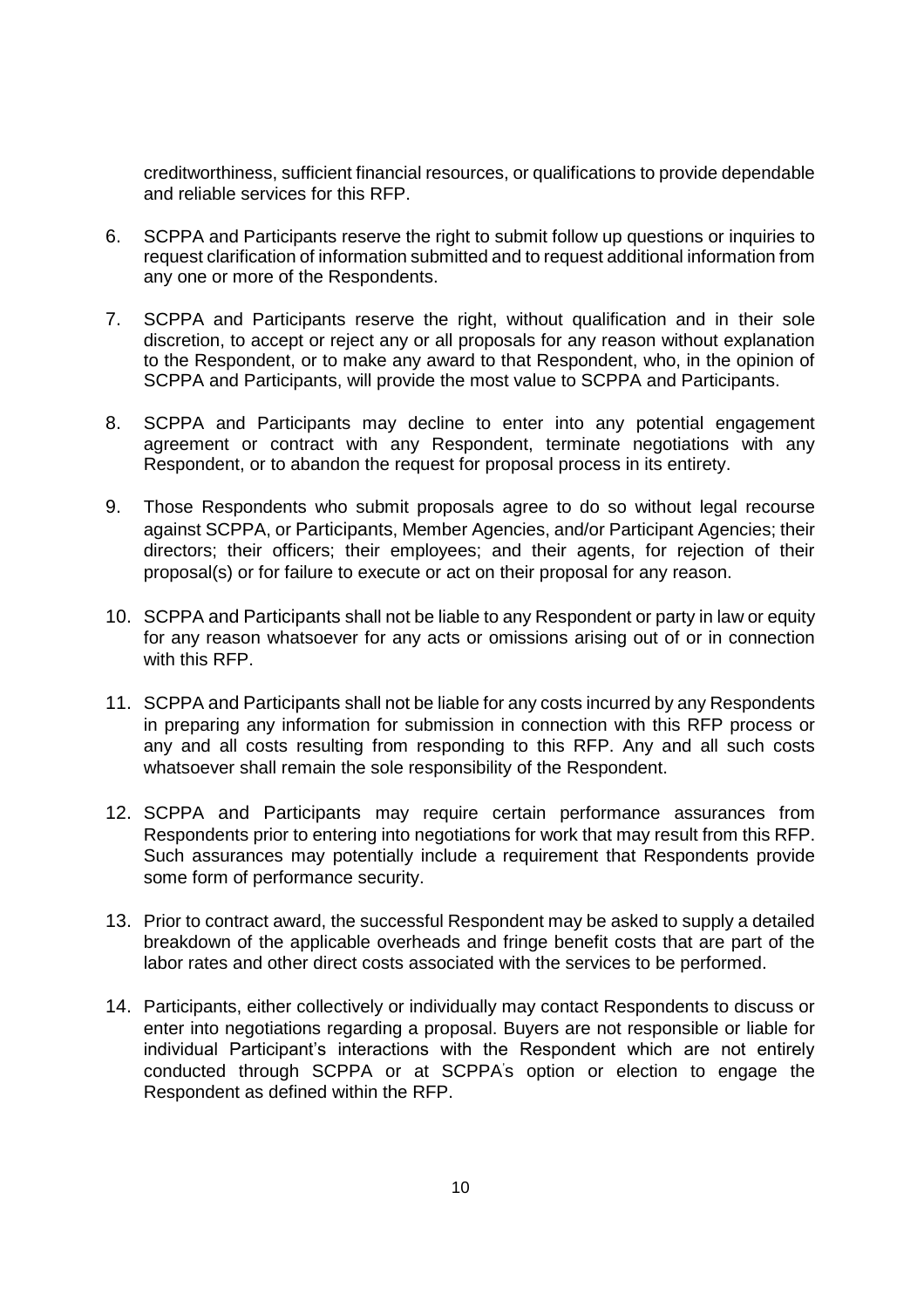- 15. Submission of a Proposal constitutes acknowledgement that the Respondent has read and agrees to be bound by the terms and specifications of this RFP and any addenda subsequently issued by SCPPA.
- 16. Information in this RFP is accurate to the best of SCPPA, and Participants' knowledge but is not guaranteed to be correct. Respondents are expected to complete all of their due diligence activities prior to entering into any final contract negotiations with Buyers.
- 17. SCPPA and Participants reserve the right to enter into an agreement with more than one Respondent, to choose not to contract with any Respondent with respect to one or more categories of services, and to choose to suspend this RFP or to issue a new RFP that would supersede and replace this RFP.
- 18. SCPPA and Participants reserve the right to negotiate definitive agreements including but not limited to PPAs and other agreements with a Respondent with any and all terms and conditions that Buyers and/or its Participants deem appropriate or desirable, whether or not such terms or conditions are specifically set forth in this RFP.
- 19. SCPPA and Participants anticipate that any PPA resulting from this RFP will be executed by Seller and Buyers. Any agreement is expressly subject to the following:
	- (i) Execution of a PPA with all Buyers.

(ii) Approval individually by the governing body of each Participant, and in the case of SCPPA, the approval by its Board of Directors. The processes for approvals by all participants could take up to 6 months from the time of conclusion of PPA negotiations.

### **Additional Requirements for Proposal**

- 1. **Consideration of Responses:** Submitted proposals shall be prepared simply and economically, without the inclusion of unnecessary promotional materials. Respondents shall not submit Proposals in hardcopy form.
- 2. **Insurance, Licensing, or other Certification:** If selected, the Respondent will be required to maintain sufficient insurance, licenses, or other required certifications for the type of work being performed. SCPPA or Participants may require specific insurance coverage to be established and maintained during the course of work and as a condition of award or continuation of contract.
- 3. **Non-Discrimination/Equal Employment Practices/Affirmative Action Plan:** If selected, the Respondent and each of its known subcontractors may be required to complete and file an acceptable Affirmative Action Plan. The Affirmative Action Plan may be set forth in the form required as a business practice by the Department of Water and Power of the City of Los Angeles which is SCPPA's largest Member.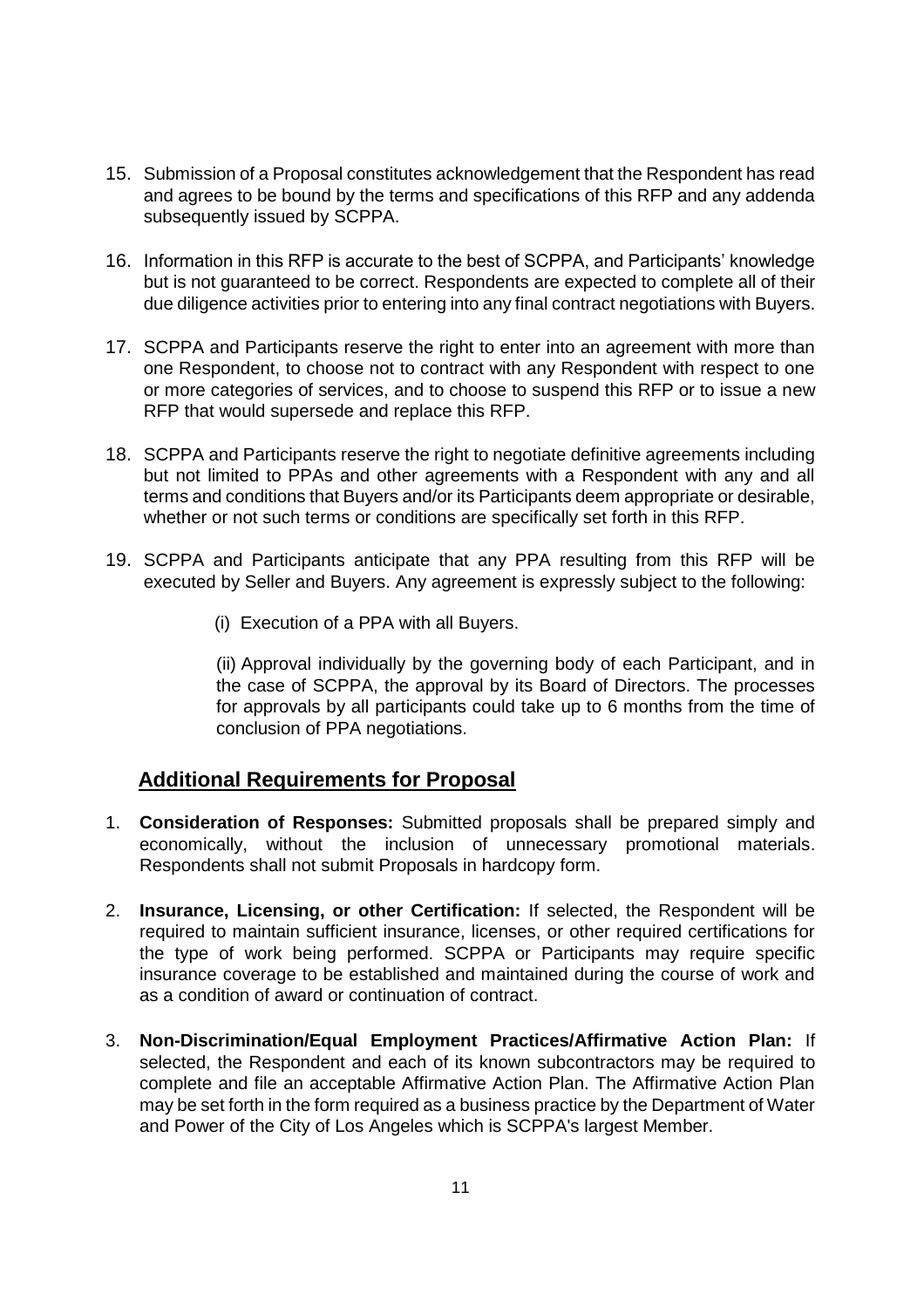4. **Prevailing Wage Rates:** If selected, the Respondent will be required to conform to prevailing wage rates when applicable to any construction work being performed. Workers in California shall be paid not less than prevailing wages pursuant to determinations of the Director of Industrial Relations as applicable in accordance with the California Labor Code. To access the most current information on effective determination rates, Respondent shall contact:

Department of Industrial Relations Division of Labor Statistics and Research PO Box 420603, San Francisco, CA 94142-0603 Division Office Telephone: (415) 703-4780 Prevailing Wage Unit Telephone: (415) 703-4774 Web: http://www.dir.ca.gov/dlsr/DPreWageDetermination.htm

- 5. **Child Support Policy:** If selected, Respondent may be required to comply with the City of Los Angeles Ordinance No. 172401, which requires all contractors and subcontractors performing work to comply with all reporting requirements and wage earning assignments and wage earning assignments relative to court ordered child support.
- 6. **Supplier Diversity:** Respondents may be required to take reasonable steps to ensure that all available business enterprises, including Small Business Enterprises (SBEs), Disadvantaged Business Enterprises (DBEs), Women-Owned Business Enterprises (WBEs), Minority-Owned Business Enterprises (MBEs), Disabled Veteran Business Enterprises (DVBEs), Lesbian, Gay, bisexual, or Transgender Business Enterprise (LGBTBE) and other Business Enterprises (OBEs), have an equal opportunity to compete for and participate in the work being requested by this RFP. Efforts to obtain participation of these business enterprises may reasonably be expected to produce a twenty-five percent (25%) participation goal for SBEs and three percent (3%) for DVBEs. For the purpose of this RFP, SCPPA's Supplier Diversity program is modeled after that of the Los Angeles Department of Water and Power. Further information concerning the Supplier Diversity Program may be obtained from the Supply Chain Services Division of the Los Angeles Department of Water and Power.
- 7. **Equal Benefits Ordinance:** If selected, the Respondent may be required to comply with the City of Los Angeles requirements of the Equal Benefits Ordinance ("EBO"), codified at Los Angeles Administrative Code ("LAAC") §10.8.2.1, which requires the Respondent who provide benefits to employees with spouses to provide the same benefits to employees with domestic partners.
- 8. **Contractor Responsibility Ordinance:** If selected, the Respondent may be required to comply with the City of Los Angeles requirements of the Contractor Responsibility Ordinance ("CRO"), codified at Los Angeles Administrative Code ("LAAC") §10.40 et seq., which requires the Respondent and each of its subcontractors to comply with all federal, state, and local laws regarding health and safety, labor and employment, wage and hours, and licensing laws, which affect employees.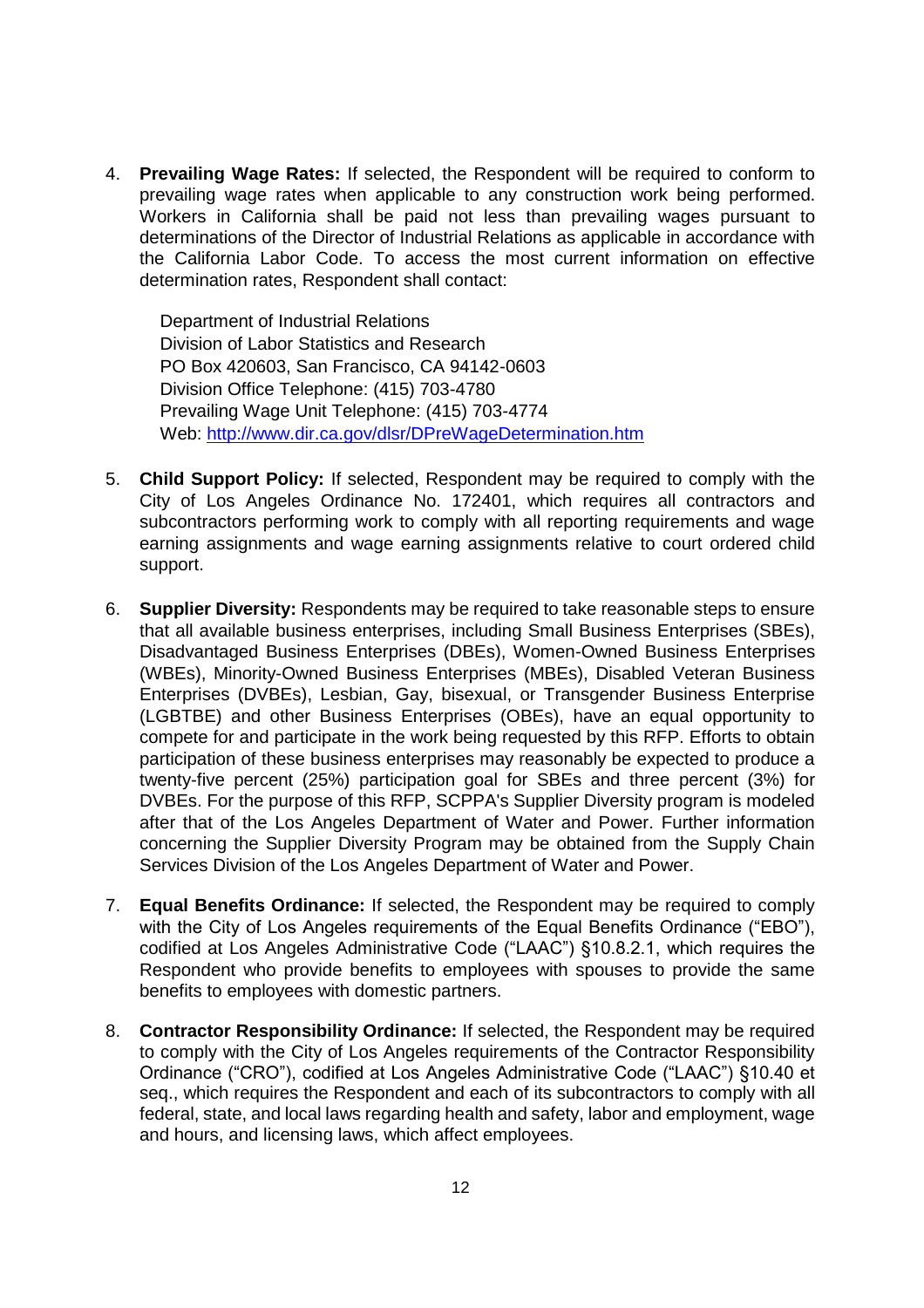- 9. **Sweat-Free Procurement Ordinance:** If selected, the Respondent may be required to comply with the requirements of the Sweat-Free Procurement Ordinance ("SFPO"), codified at LAAC §10.43 et seq., which requires the Respondent and each of its subcontractors to shun sweatshop practices and adhere to workplace and wage laws.
- 10. **Iran Contracting Act of 2010:** If selected, the Respondent may be required to comply with California Public Contract Code Sections 2200-2208, wherein all bidders submitting proposals for, entering into, or renewing contracts with Buyer for goods and services estimated at one million dollars (\$1,000,000) or more are required to complete, sign, and submit the "Iran Contracting Act of 2010 Compliance Affidavit".
- 11. **Los Angeles Municipal Lobbying Ordinance:** If selected, the Respondent may be required to comply with the requirements and prohibitions established in the Los Angeles Municipal Lobby Ordinance if the Respondent qualifies as a lobbying entity under Los Angeles Municipal Code Section 48.02.
- 12. **SCPPA-Furnished Property:** SCPPA or a Participant's utility drawings, specifications, and other media furnished for the Respondent's use shall not be furnished to others without written authorization from SCPPA or the applicable Participant(s).
- 13. **Contractor-Furnished Property:** Upon completion of all work under any agreement developed as a result of this RFP, ownership and title to reports, documents, drawings, specifications, estimates, and any other document produced as a result of the agreement shall automatically be vested to SCPPA and Participants and no further agreement will be necessary for the transfer of ownership to SCPPA and Participants. SCPPA and Participants has the sole right to distribute, reproduce, publish, license, or grant permission to use all or a portion of the deliverable documentation, work product or presentations as it determines in its sole discretion.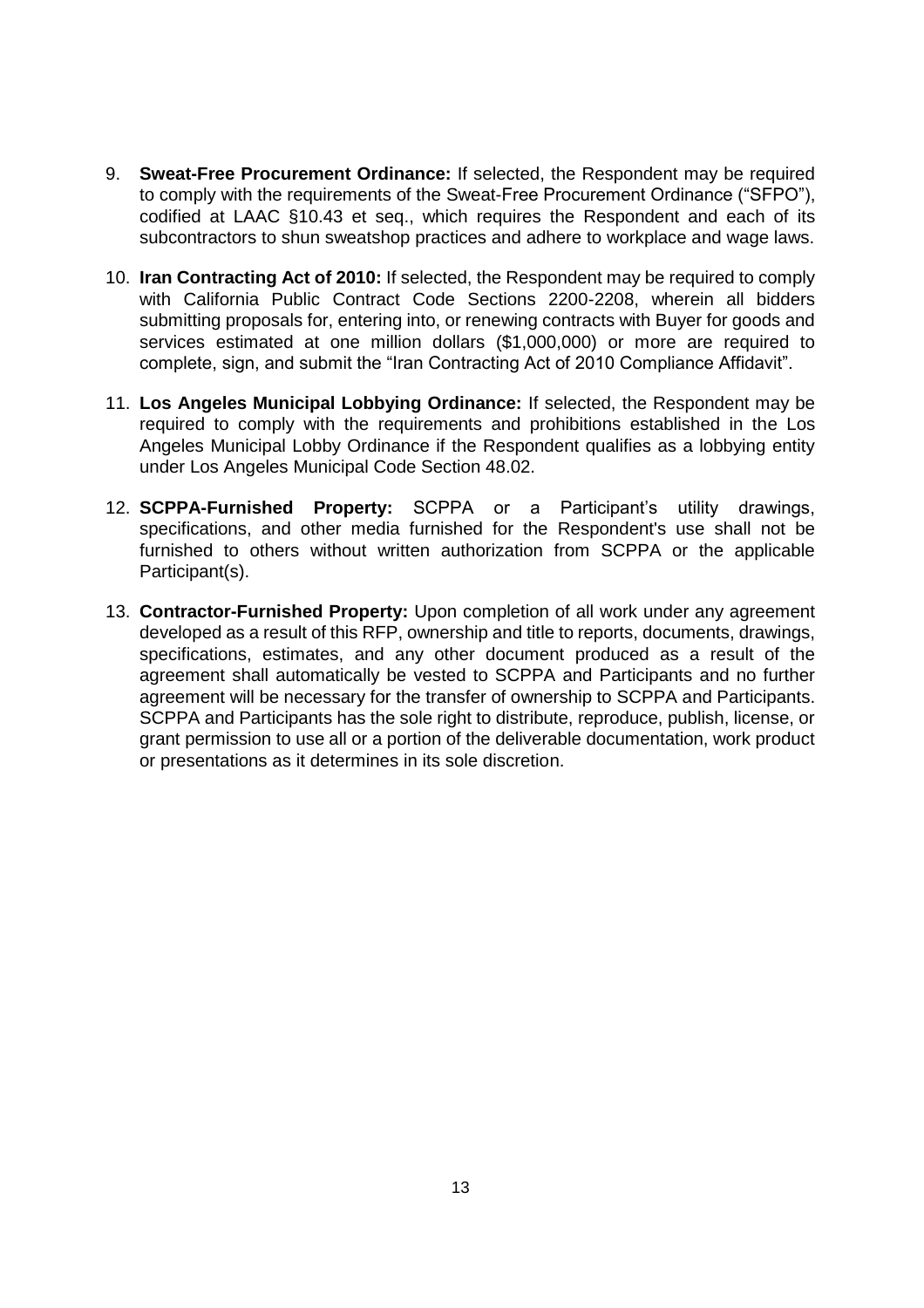#### **APPENDICES**

- **APPENDIX A DEFINITION OF TERMS**
- **APPENDIX B PRO FORMA POWER PURCHASE AGREEMENT (SEE ATTACHMENT)**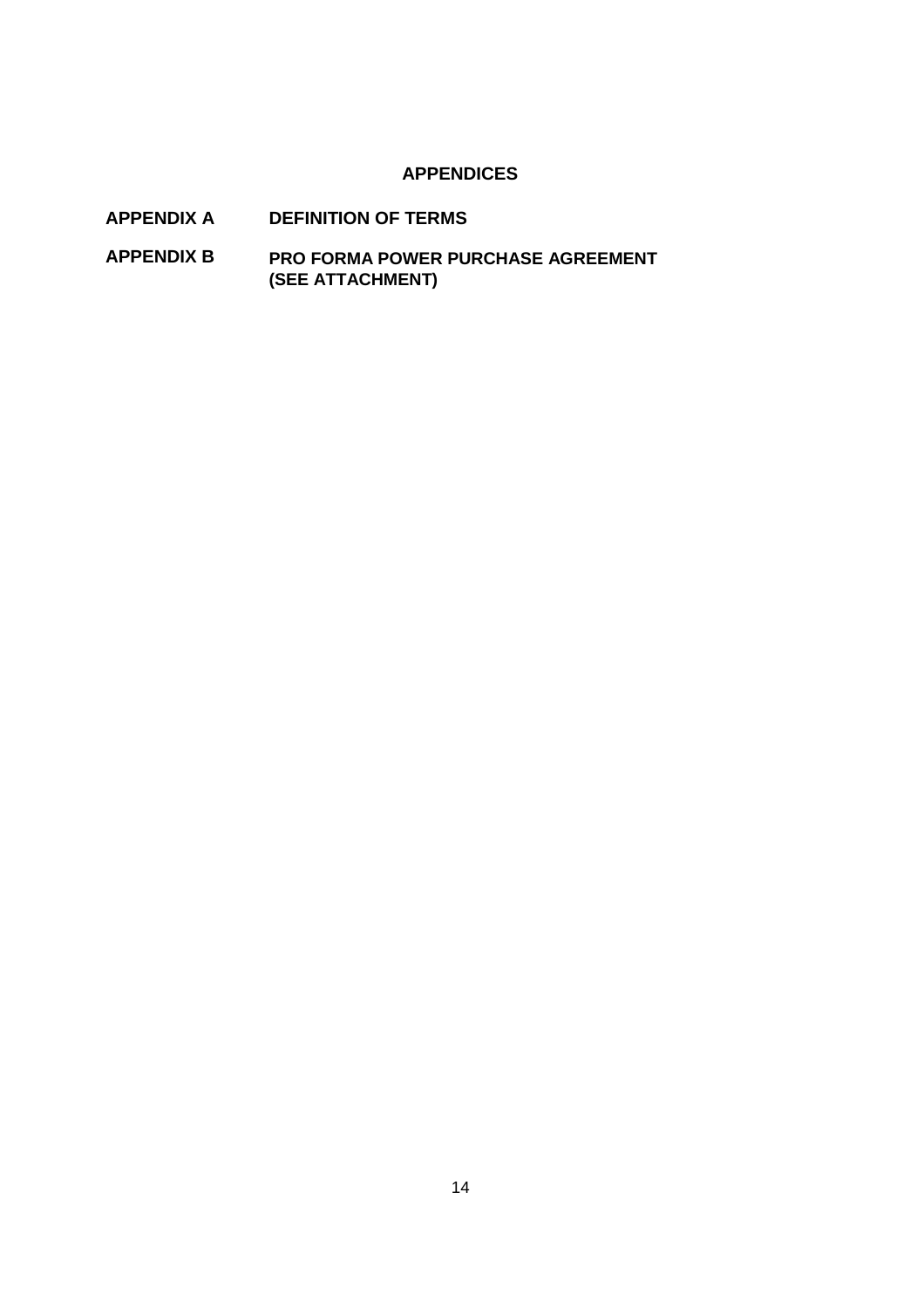### **APPENDIX A**

#### **DEFINITION OF TERMS**

As-Available Energy: Energy for which seller is obligated to deliver whenever it can be produced by the plant.

Buyers: SCPPA, MID, SMUD, TID.

CAISO: The California Independent System Operator Corporation or its successor.

California Energy Commission (CEC): The agency responsible for certifying eligible renewable resources and tracking the procurement of such resources.

California Renewable Portfolio Standard: (or Renewable Portfolio Standard, RPS): The standard, codified in Public Utilities Code (PUC) Sections 399.11 through 399.30, and Public Resources Code (PRC) Sections 25740 through 25751, as may be amended from time to time.

Capacity: The instantaneous ability of a generator to produce Energy (real power) at a specified output. Capacity is measured in megawatts ("MW") AC or kilowatts ("kW") AC.

Capacity Attributes: Any current or future defined characteristic, certificate, tag, credit, or ancillary service attribute, whether general in nature or specific as to the location or any other attribute of the Facility, intended to value any aspect of the Contract Capacity of the Facility to produce energy or ancillary services, including, but not limited to, any accounting construct so that the full output of the Facility may be counted toward a Resource Adequacy requirement or any other measure by an entity invested with the authority under federal or state law, to require Buyers to procure, or to procure at Buyers' expense, Resource Adequacy or other such products.

Contract Capacity: The amount of the Project's capacity sold by Seller to Buyers hereunder. Contract Capacity is measured at the Delivery Point and is net of any Station Service Loads, any applicable Facility step-up transformer losses, and where applicable, transmission and distribution losses up to the Delivery Point.

Contract Price: The price (\$/MWh) paid by Buyers to Seller for Energy, Capacity, Capacity Attributes, and Environmental Attributes delivered from the Facility.

Delivery Start Date: The date on which Product deliveries begin, which is the start of the Delivery Term.

Delivery Term: The period of the Agreement from the Delivery Start Date through the full term of the Agreement.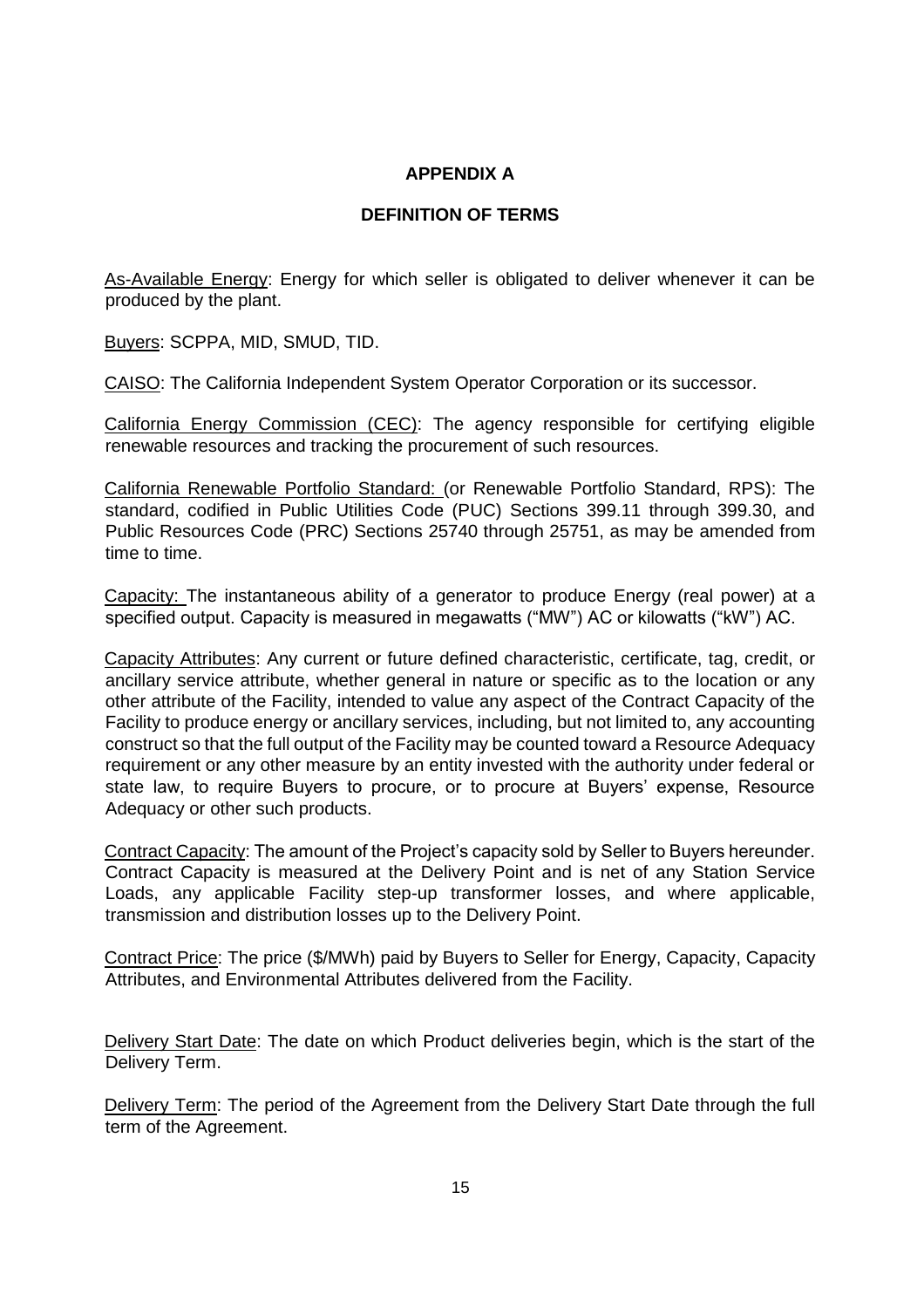Eligible Renewable Energy Resource (or "ERR): An Eligible Renewable Energy Resource as defined in California Public Utilities Code Section 399.12 and California Public Resources Code Section 25741, as either code may be amended or supplemented from time to time, that generates eligible renewable energy resource electricity products that meet the criteria of California Public Utilities Code Section 399.16(b)(1).

Energy: Electrical power to do work, delivered with the voltage and quality required by the applicable transmission service provider, and measured in megawatt-hours ("MWh") or kilowatt-hours ("kWh").

Environmental Attributes: All Environmental Attributes and Green Attributes, as those terms are defined in D.08-08-028 of the California Public Utilities Commission, as may be amended, and all renewable energy credits as that term is defined under section 399.12 of the California Public Utilities Code, as may be amended, all Renewable and Environmental Attributes as defined by WREGIS, as well as any credits, carbon benefits, carbon emission reductions, carbon offsets or allowances, howsoever entitled, attributed to the electrical energy produced at the Facility recognized under Assembly Bill 32 Global Warming Solutions Act of 2006, as may be amended.

Facility (Facilities): The electric generators and associated equipment of the Project from which the Energy, Capacity, Capacity Attributes, and Green Attributes delivered or scheduled hereunder shall be generated.

FERC: The Federal Energy Regulatory Commission or any successor government agency.

Green Attributes: Shall mean the same as Environmental Attributes

GWh (Gigawatt-hours): A unit of energy measurement corresponding to 1,000 megawatthours.

Interconnection Agreement: The agreement(s) Seller enters into to connect the Facility to the grid for the purpose of delivering Product to the Point of Delivery.

Maximum Hourly Energy Delivery: The maximum energy (MWH) that Buyers will make payment for in any hour which is equal to Contract Capacity \* 1 hour.

MWh (Megawatt-hours): A unit of energy measurement corresponding to 1,000 kilowatthours.

NERC: The North American Electric Reliability Corporation, or any successor organization.

NERC Holidays: Days that NERC establishes as holidays for electric energy trading.

Offer(s): Respondent's written submittal response to the RFO.

Participants: Anaheim Public Utilities (APU), Imperial Irrigation District (IID), Los Angeles, Department of Water and Power (LADWP), Riverside Public Utilities (RPU), Modesto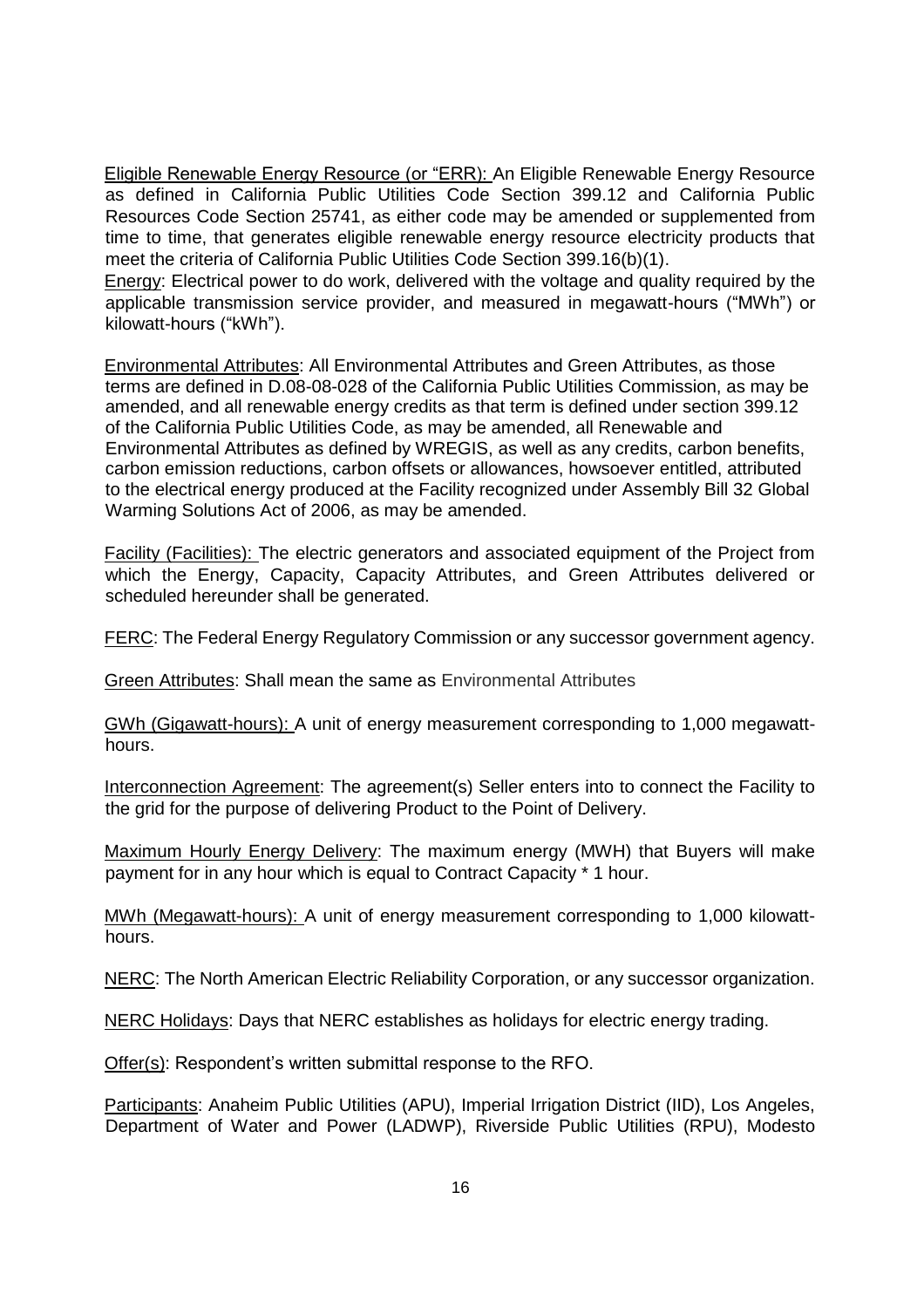Irrigation District (MID), Sacramento Municipal Utility District (SMUD), and Turlock Irrigation District (TID).

Party/Parties: Buyers and Seller are referred to individually as a "Party" and collectively as "Parties."

Peak Reliability (Peak): The entity that fulfills the duties of the Reliability Coordinator, as defined by the NERC, and as delegated by the WECC, for its Reliability Coordinator Area in the western United States and western Canada, or any successor organization.

Point of Delivery (POD): The specified physical point at which the title to power and associated attributes transfers from Seller to Buyers.

Power Purchase Agreement (PPA): A contract executed between Buyers and the Seller wherein the Seller delivers the Products to Buyers, which Buyers accept and pay for under the terms of the PPA.

Portfolio Content Category 1 (PCC-1): Renewable energy comprised of Energy and Environmental Attributes meeting the criteria definition referenced by the CEC Renewables Portfolio Standard (RPS) Eligibility Guidebook, for Portfolio Content Category 1, as may be amended or supplemented from time to time, and meeting any applicable regulations promulgated by the CEC for local publicly owned electric utilities (POU Regulations).

Products: The Energy, Capacity, Capacity Attributes, and Environmental/Green Attributes which are generated by the Facility and delivered to the Delivery Point under a Power Purchase Agreement.

Project: The electric generators and associated equipment from which the Energy, Capacity, Capacity Attributes, and Green Attributes delivered or scheduled hereunder shall be generated.

**Proposal:** Any submittal by a Respondent replying to this RFO.

Renewable Energy Credit ("REC"): A certificate of proof issued by WREGIS (WREGIS Certificate) that an ERR has generated one megawatt hour (MWh or 1,000 kWh) of electricity. A REC shall also have the same meaning as in California Public Utilities Code Section 399.12(h). Currently RECs are used to convey Environmental/Green Attributes associated with electricity production by a renewable energy resource. For purposes of this Agreement, the term REC shall be synonymous with bundled or unbundled renewable energy credit, tradable renewable energy certificates, WREGIS certificate, or any other term used to describe the documentation that evidences the renewable and Environmental/Green Attributes associated with electricity production by an Eligible Renewable Energy Resource.

Resource Adequacy: A requirement by a governmental authority or in accordance with its FERC-approved tariff, or a policy approved by a local regulatory authority, that is binding upon either Party and that requires such Party procure a certain amount of electric generating Capacity.